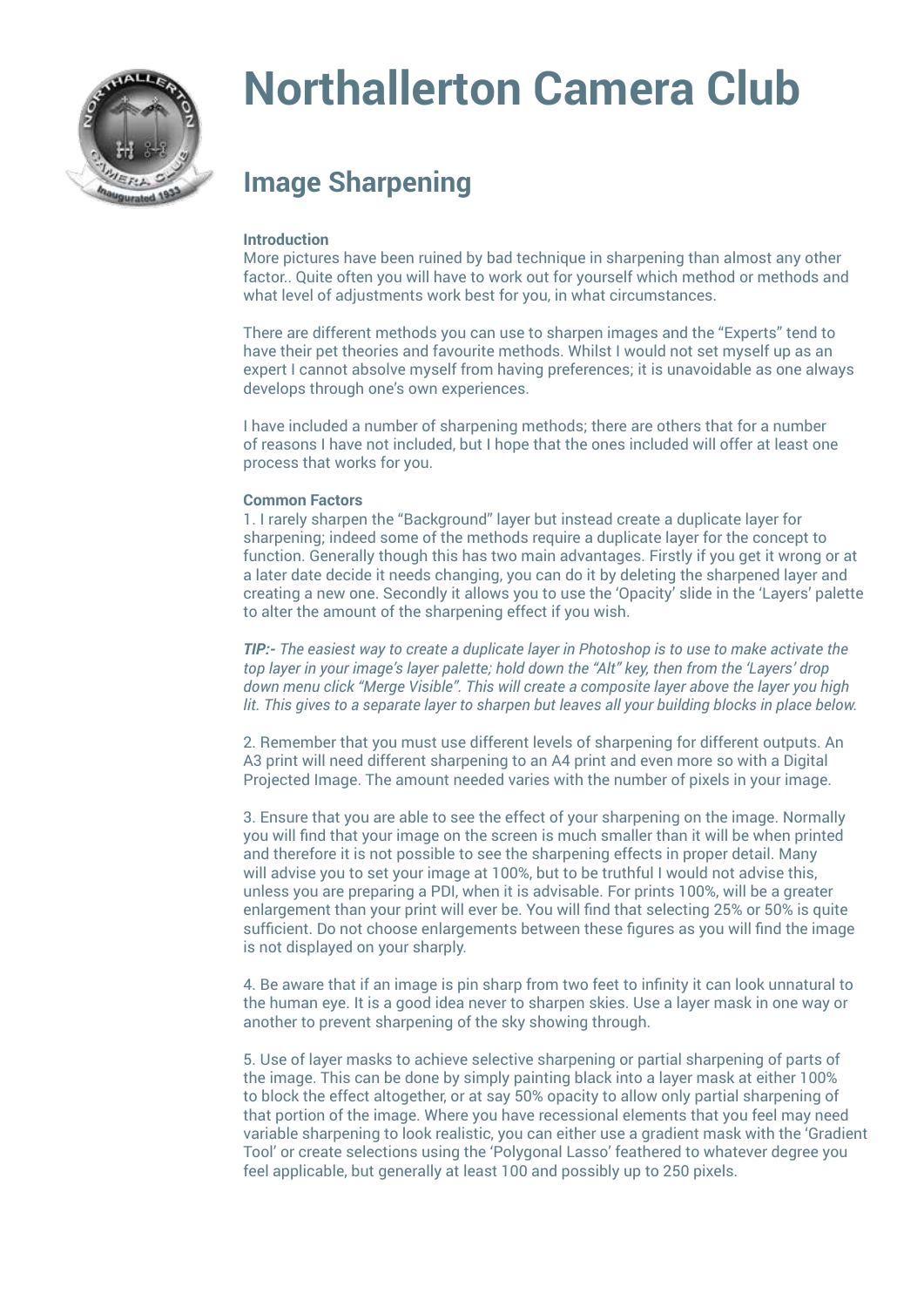*TIP:- I find it best to put the 'composite' layer (see para 1 above) into a layers folder and apply the 'sky' layers mask to the folder it allows more flexibility with fine tuning your sharpening as it gives you the option to apply a second 'layer mask to the actual 'composite' layer that you are going to sharpen.*

# **Smart Sharpen Filter (Filter – Sharpen – Smart Sharpen)**

This filter could be described as an advanced version of Unsharp Mask and is currently my preferred initial method of sharpening.

In the Basic Mode you can set the "Amount" and "Radius" as in Unsharp Mask. There is no 'Threshold' control. You can now choose to remove 'Gaussian Blur' in the way that Unsharp Mask works, or to remove 'Lens Blur', which provides a more detailed sharpening of the image; or 'Motion Blur' to counter slight movement of the camera or subject. In this last option use 'Angle' control to have the correct effect. In the Advanced Mode you will find the options to vary the sharpening in Highlight and Shadow Areas, which will allow you to fade the sharpening over variable tonal widths and also the radius. For example, a low tonal width in say 'Shadow' will restrict the effect to the darkest areas only, whilst a larger one will spread the effect to lighter shadow areas. Obviously the same principle applies to the 'Highlight' control. You need to experiment and take care not to over use the tools at your disposal.

*TIP:- The way I use this method is to use the "Sharpen" tab, select "Advanced" and also "More Accurate" and remove "Gaussian Blur". Working on an A3 sized image at 300 dpi I would set the 'amount' at 100 and then choose the radius, probably somewhere between 1.1 and 1.6, depending on the image. I would then create a duplicate of the sharpened layer within the same folder. With one upper of these two layers I would look to use 'Unsharp Mask' to apply a gentle 'Clarity' effect on the image. Set the 'Amount' at around 100 to 150, the 'Radius' at 0.9 and the 'Threshold' at zero. This has the effect of snapping things into focus, but should be tried out as it works better on some images than others, hence the use of a second layer. Additionally with the second layer you can apply another layer mask to soften or remove the effect from selected parts of the image, eg distant hills.*

*With a PDI of say 1400 pixels on the longest side the settings for Smart Sharpen would be lower, perhaps 80 or 90 and 0.8 or 0.9, again depending on the image and image size and the same applies to any subsequent 'clarity'. effect.*

#### **OTHER METHODS OF SHARPENING**

# **Unsharp Mask (Filter – Sharpen – Unsharp Mask)**

The name may well confuse many but it derives from an old photographic dark room process where a soft and unsharp negative of a subject was sandwiched with the original positive. This technique tended to increase edge sharpness in the resulting photograph. The digital version seeks out changes in contrast and emphasises them.

When you open the filter you are presented with a palette with a number of options. 1. I suggest you ensure the 'Preview' button is ticked as you will then be able to see the effects of what you are proposing to do.

2. "Amount" - This slider affects the intensity or amount of sharpening that is to be applied. So, set at '0%' there is no effect and set at 500% the effect can be very substantial and, without other controls not in Unsharp Mask, diabolical in its effects. You will have to assess the correct figure, but there are a number of factors that will influence your choice, including file size, resolution, print size etc, which can all have a bearing. That being said for A3 prints with a resolution of say 300 I find myself using a figure somewhere between 100 and 175.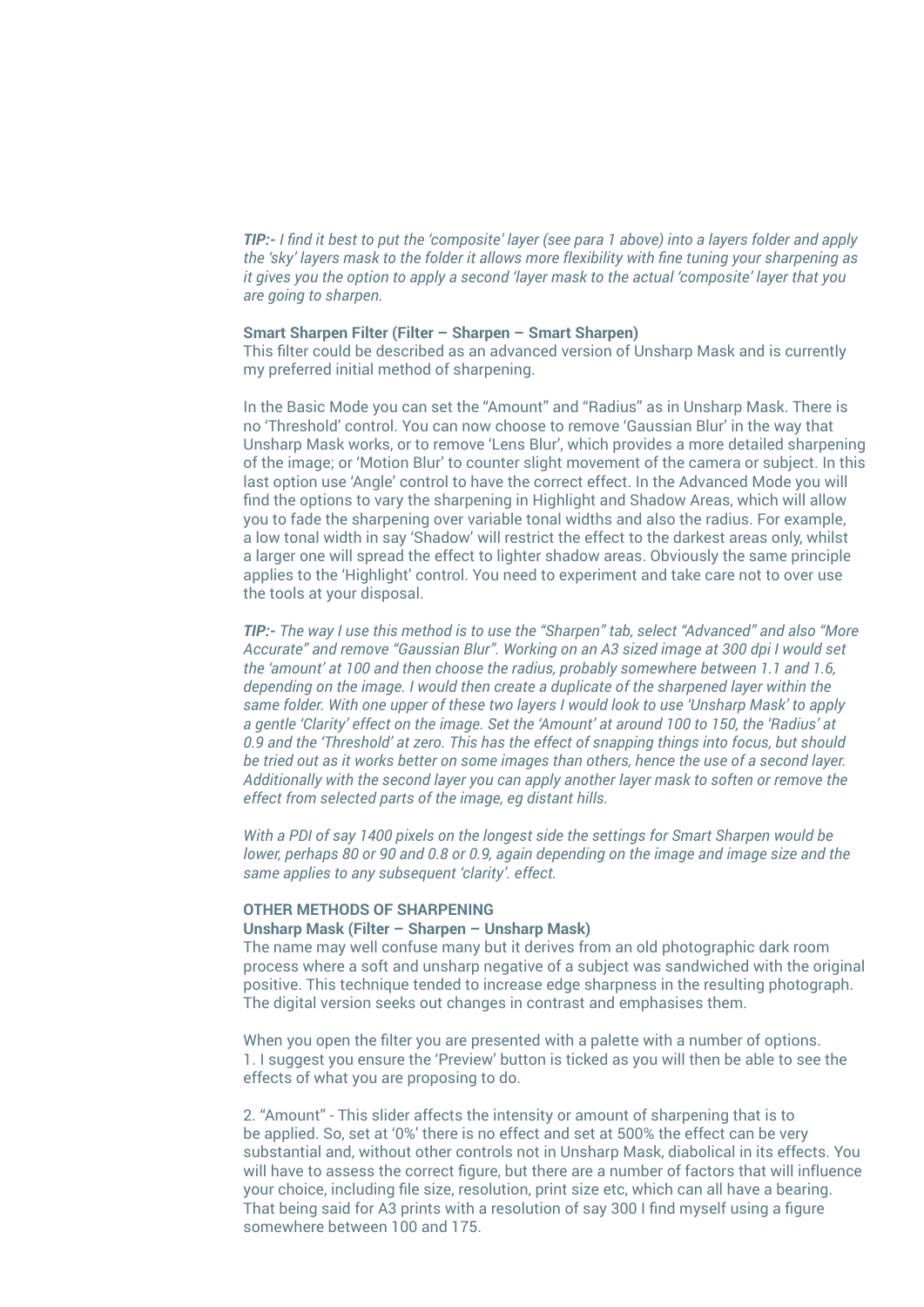3. "Radius" - This controls the width of the sharpening effect. By all means experiment and you will see the potential effects. Adobe used to recommend setting this slider at 1.6 as a starting point and I have found this to be a good guide, but subject to variation from 1.0 to 2.0 in some cases.

4. "Threshold" - This is slightly more complicated and many shy away from using it and recommend setting it at '0' on a permanent basis. However the lower the setting the more pixels are sharpened, because this control decides which shall be sharpened by the amount of difference in tonal brightness. Set at a very low level sharpening will even occur where you would normally expect to see a smooth continuous tone, eg in the sky or in skin tones. I normally leave it a '0' unless portraits are involved when you may find it beneficial to set it at between 4 and 10. As mentioned above I mask of skies so this is not relevant to me for skies.

# **High Pass Filter (Filter – Other – High Pass)**

1. You will need to create a duplicate of the Background layer for this process. Once you have done this go to your 'Layers' palette and change the "Blending Mode" from Normal to either Hard Light or Soft Light (more about this choice later).

2. With the duplicate layer active open the High Pass Filter. There is only one control, a radius slider. As a starting point try it at about 4.0 pixels, although again image and print size etc may affect your choice here. Overdoing it will produce a bad result.

3. If you now change the blending mode of the sharpened layer between Hard Light and Soft Light you will see that the Soft Light mode offers a softer more subtle effect than the Hard Light mode. The subject matter may well dictate your choice.

#### **Channel Masks**

This method of sharpening can b useful as it allows a natural sharpening effect and, rarely if ever creating those dreaded halos. The downside is that it is the most complicated. This process is based on Unsharp Mask controlled by a specific type of layer mask, created from one of the colour channels, called a 'Channel Mask'. It provides an infinitely variable mask, reflecting the content of the image through which sharpening can be applied. It does involve a learning curve, but you will find that experimentation and perseverance will produce good results.

1. Create a duplicate of the Background Layer.

2. If you have a sky in the image then create a selection of the sky, if one does not already exist. If one does exist open it. Invert the selection and leave it active (with the marching ants showing). Create a Layer Set and, with the Layer Set active, click the New Layer Mask Icon in the Layers Palette. This will put a layer mask on the Layer Set, blocking off the sky. Now drag the duplicate of the Background Layer into the Layer Set. (if you have no sky ignore this paragraph and go to the next)

3. Open the "Channels Palette". This reveals, along with the RGB Channel a Red, a Green and a Blue Channel, as well as any selections you have saved. You will now need to experiment; un-tick two of the colour channels and observe the resulting monochrome image displayed. You are looking for a balance between black, white and grey that most nearly matches those areas most in need of sharpening. The lightest areas will let through most sharpening effect whilst black or darker areas will let none or less sharpening effect show through. If you have gone through the process at 2 above ignore the sky area, it is already blocked off. Additionally do not forget to think in terms of an